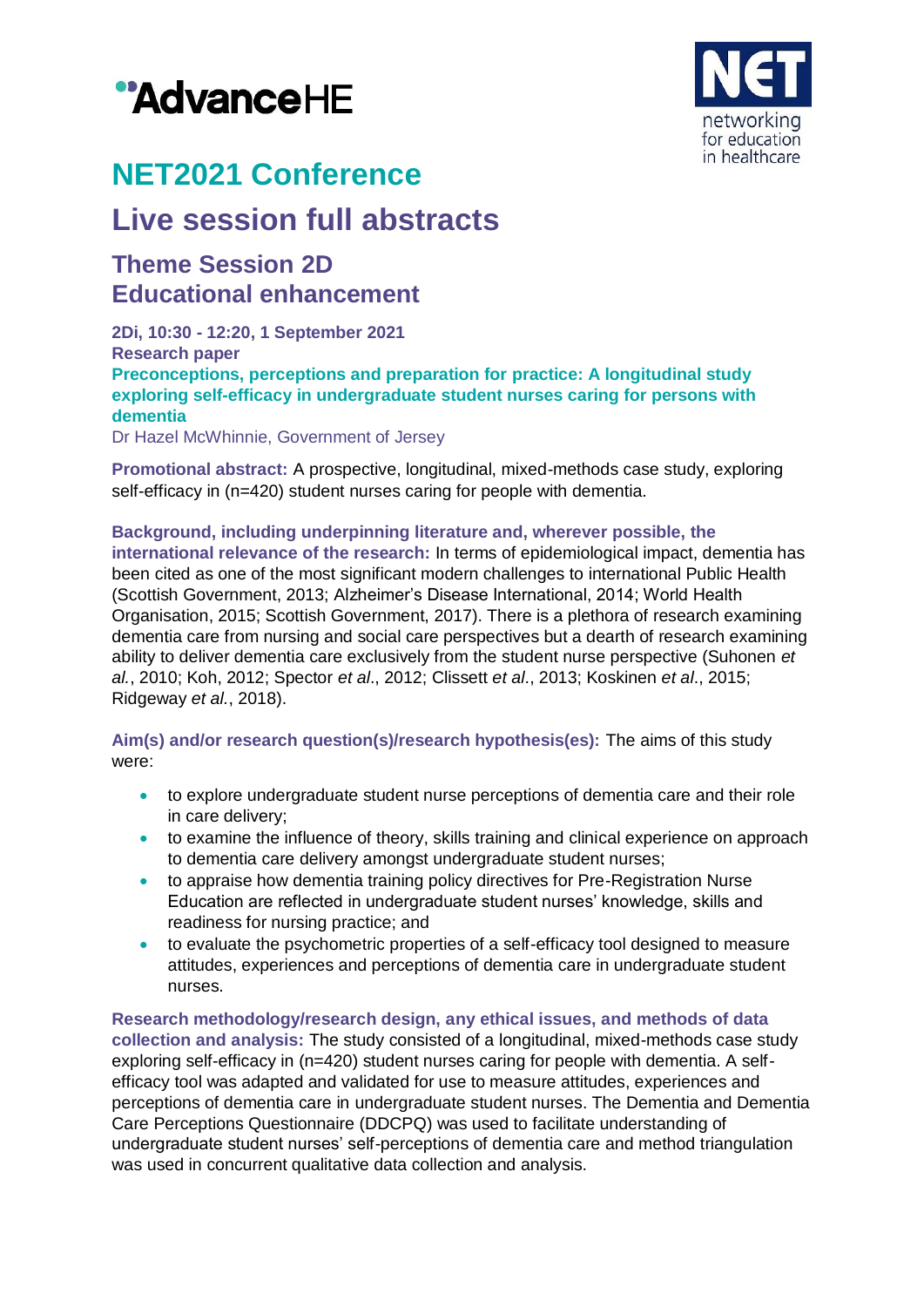**Key findings and recommendations:** Most student nurses had little or no dementia care experience at course commencement (n=295). Despite this, students were keen to work in dementia care and attitudes were positive towards their perceived ability to deliver dementia care. However, these perceptions of ability were found to be inaccurate predictors of actual ability. Satisfaction in working with dementia significantly reduced  $(p=0.004)$ , as did motivation to work with dementia (p=0.003) as students became more experienced. Furthermore, students felt significantly less prepared to deliver dementia care (p=0.000) as they progressed through their undergraduate programme. These results represent unrealistic expectations at course commencement. Thus, the conclusions are: Training, experience and knowledge has a positive effect on dementia care delivery; Students remained positive towards dementia and overall attitudes demonstrated commitment to deliver excellent dementia care; but students had unrealistic expectations of the reality of the complex needs in dementia care. Recommendations are:

- Consideration of the timing of educational interventions in undergraduate Nursing programmes; this study has shown dementia education is significantly more meaningful nearer the beginning of the student's nursing journey;
- Support for learning through the use of role modelling. Role models should be enthusiastic, knowledgeable and motivated;
- Elderly care and dementia care is recognised as an exciting, worthwhile and rewarding career choice.

**Three key points to indicate how your work contributes to knowledge development within the selected theme:** It is widely recognised that many older adults are living longer with multiple healthcare needs and thus require complex care from nurses. In Nursing Education, curricular design should always take cognisance of current health policy to ensure that nurses are fully prepared for practice. Theory and practice have equal weighting in Nursing training and the impact of pre-registration learning has a significant impact on future practice. There is a need to explore student nurses' perceptions of delivering dementia care. This is an original research study, carried out as part of the author's PhD and offers a unique knowledge contribution.

#### **References:**

Alzheimer's Disease International (2014) *World Alzheimer Report 2014. Dementia and Risk Reduction. An Analysis of Protective and Modifiable Factors*. London: Alzheimer's Disease International.

Clissett, P., Porock, D., Harwood, R.H. & Gladman, J.R.F. (2013) 'The Challenges of Achieving Person-Centred Care in Acute Hospitals: A Qualitative Study of People with Dementia and their Families.' *International Journal of Nursing Studies*, 50(11),1495-1503.

Koh, L.C. (2012) 'Student Attitudes and Educational Support in Caring for Older People – A Review of Literature.' *Nurse Education in Practice*, 12,16-20.

Koskinen, S., Hupli, M., Katajisto, J. & Salminen, L. (2012) 'Graduating Finnish Nurse Students Interest in Gerontological Nursing – A Survey Study.' *Nurse Education Today*, 32(4), 356-360.

Ridgeway, V., Mason-Whitehead, E. & McIntosh-Scott, A. (2018) 'Visual Perceptions of Ageing: A Longitudinal Mixed Methods Study of UK Undergraduate Student Nurses' Attitudes and Perceptions Towards Older People.' *Nurse Education in Practice*, 33, 63-69.

World Health Organisation (2015) *World Health Statistics 2015*. Luxembourg: World Health Organisation.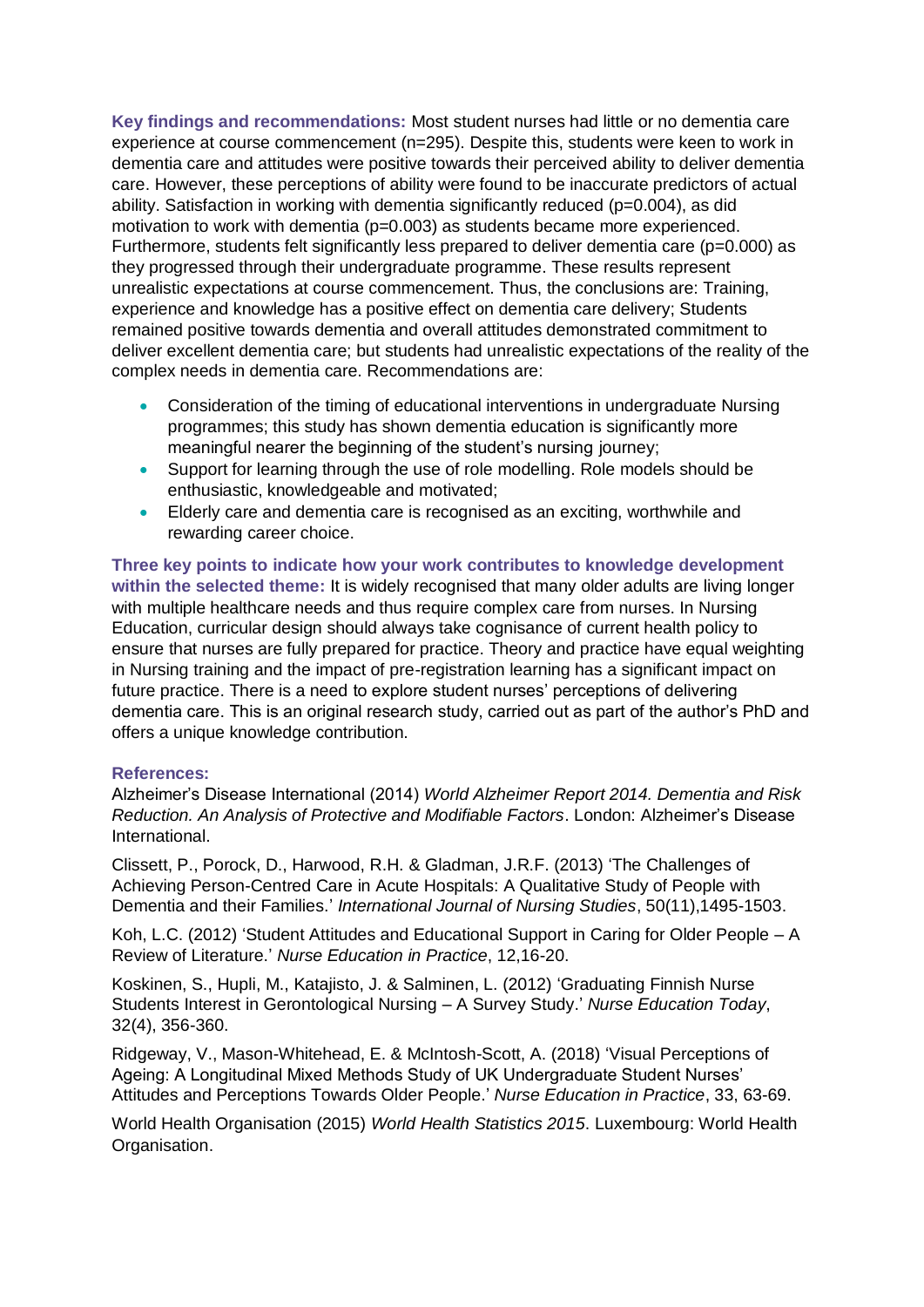Scottish Government (2013) *Scotland's National Dementia Strategy 2013-2016*. Edinburgh: Scottish Government.

Scottish Government (2017) *Scotland's National Dementia Strategy 2017-2020*. Edinburgh: Scottish Government.

Spector, A., Orrell, M., Schepers, A. & Shanahan, N. (2012) 'A Systematic Review of Knowledge of Dementia Outcome Measures.' *Ageing Research Reviews*, 11(1), 67-77.

Suhonen, R., Gustafsson, M.L., Katajisto, J., Valimaki, M. & Leino-Kilpi, M. (2010) 'Nurses Perceptions of Individualised Care.' *Journal of Advanced Nursing*, 66(5), 1035-1046.

**Keywords:** Education, Dementia, Student Nurse, Self-efficacy.

**2Dii, 10:30 - 12:20, 1 September 2021 Innovation paper The introduction of case-based learning to an Adult Nursing programme** Rachel McMillen, Sara Morgan and Pamela Davies, University of South Wales

**Promotional abstract:** Case-based learning (CBL) is a well-established pedagogical method used in Health Professional Education which aims to promote active, deep learning based on a real-life situation (Thistlewaite *et al*., 2012). This approach has been introduced into a third year Adult Nursing module on the Bachelor of Nursing programme to replace a more traditional didactic style of learning. An unfolding case scenario was developed along with blended learning activities for the students to engage with throughout the module. This innovation will be presented along with the results of student evaluations and lessons learnt for future module and curriculum design.

**Background, context and evidence base for the innovation, including, where possible, its international relevance:** The background to this innovation was the desire of an Adult Nursing module team to explore the use of an evidence-based pedagogical approach which utilised authentic, patient-centred cases to promote inclusive learning and increase student participation. Case-based learning (CBL) is a well-established pedagogical method used widely in Health Professional Education both in the UK and internationally (Thislethwaite, *et al.*, 2012). This approach has been reported to promote self-directed learning, clinical reasoning, problem solving and decision making (Hasamnis *et al*., 2019; Kantar & Massouth, 2015; Thistlethwaite *et al*., 2012), all qualities we are aiming to develop in our students.

**Aim/focus of the innovation:** The focus of the innovation was the introduction of a CBL approach into an undergraduate Adult Nursing module. The module is undertaken by a diverse population of learners, many of whom have years of healthcare experience. In the session we will discuss how we designed an unfolding case scenario (Day, 2011) of a fictional family who have a range of problems and needs to reflect the complexities of modern healthcare. We will outline the design, planning and delivery of multimodal teambased learning activities or the module and the facilitation of face-to-face sessions.

**Implementation of the innovation:** A CBL approach has been developed and utilised within the module for seven cohorts of undergraduate students. The scenario unfolds throughout the module with different family members experiencing health problems. There are pre-session activities to complete each week and students work in tutor-allocated teams to undertake a variety of online or classroom-based learning activities related to the case. The multimodal delivery of the module maximises inclusively and caters to a range of learning styles. Drawing on their theoretical knowledge and clinical experiences, students are encouraged to develop their problem-solving, clinical-reasoning and decision-making skills throughout.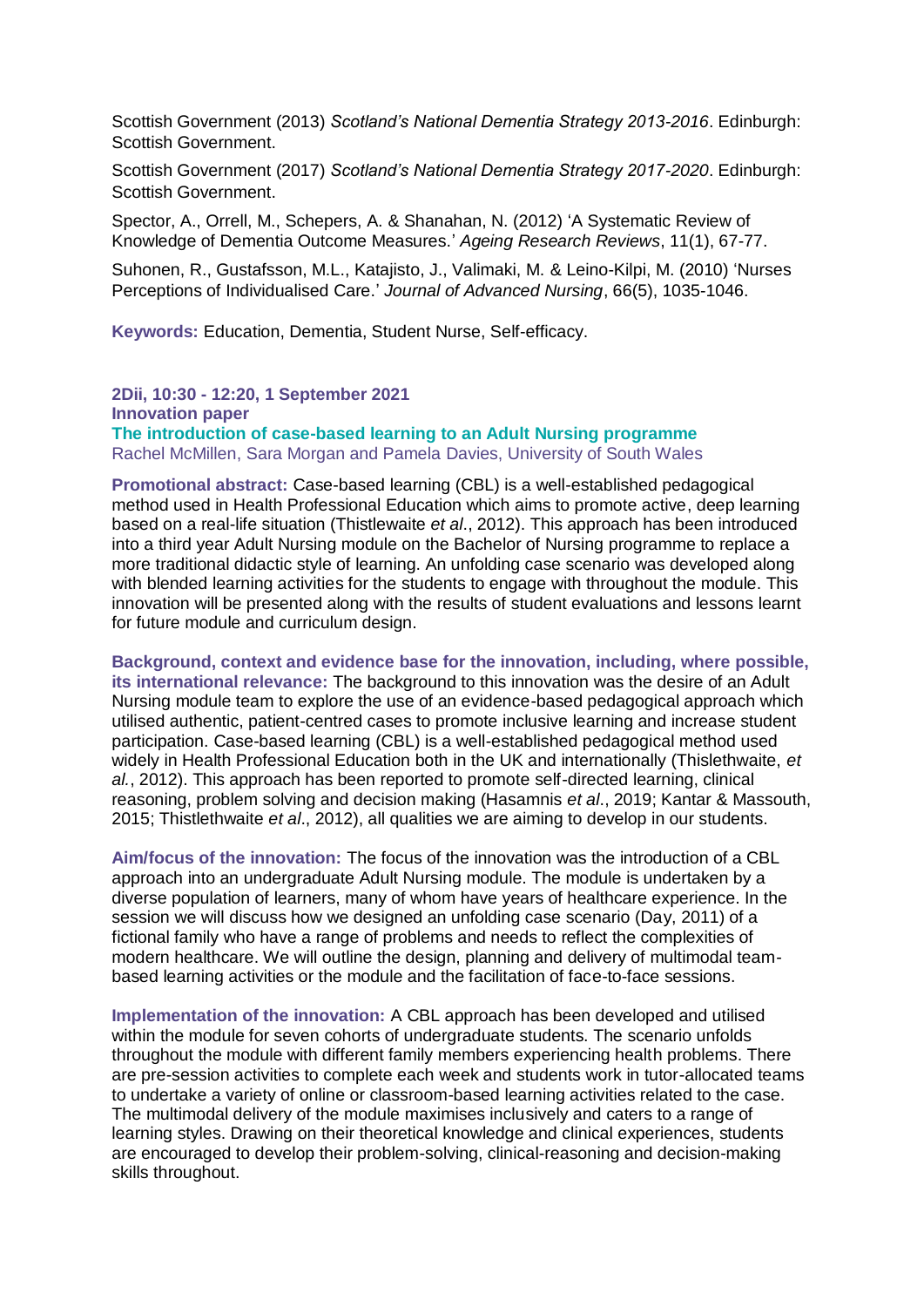**Methods used to assess the innovation:** The introduction of CBL to the module has been evaluated by verbal and written student feedback. Feedback has also been obtained via the organisation's online feedback system (LOOP). Staff observations have been collated and compared with existing literature on the use of CBL.

**Key findings:** Student feedback has been overwhelmingly positive with benefits including increased interaction, an informal and inclusive learning environment and a more authentic, contextualised patient-centred approach. Staff have observed that the students are more independent, engaged and active in their learning and it has improved their confidence to articulate their knowledge and experiences. There has been a significant shift in the role of the lecturer to a facilitator and partner in learning (Thistlethwaite *et al*., 2012; McCabe & O'Connor, 2014). Areas for further development include increasing staff facilitation skills and rolling out this approach more widely within the new Nursing curriculum.

**Three key points to indicate how your work contributes to knowledge development within the selected theme:**

- This work presents our experiences of designing and implementing a CBL approach within an undergraduate Nursing module.
- It demonstrates positive outcomes of using CBL by increasing the quality, authenticity and inclusivity of student learning.
- It critiques the benefits and challenges of introducing CBL into the Nursing curriculum.

#### **References:**

Day, L. (2011) 'Using unfolding case studies in a subject-centred classroom.' *Journal of Nursing Education*, 50, 447-452.

Hasamnis, A., Arya, A. & Patil, S.P. (2019) 'Case-based Learning: Our Experience in Clinical Pharmacology Teaching.' *Journal of Pharmacy and Bioallied Sciences*, 11, 187-9.

Kantar, L.D. & Massouth, A. (2015) 'Case-based learning: What traditional curricula fail to teach.' *Nurse Education Today*, 35, e8-e14.

McCabe, A. & O'Connor, U. (2014) 'Student-centred learning: the role and responsibility of the lecturer.' *Teaching Higher Education*, 19(4), 35-9.

Thistlethwaite, J.E., Davies, D., Ekeocha, S., Kidd, J.M., MacDougall, C., Matthews, P, Purkis, J. & Clay, D. (2012) 'The effectiveness of case-based learning in health professional education. A BEME systematic review: BEME Guide No. 23.' *Medical Teacher*, 34(6), e421- 444.

**Keywords:** Case-based Learning, Student-centred, Nursing Curriculum, Authenticity, Inclusive Learning Environment.

**2Diii, 10:30 - 12:20, 1 September 2021 Innovation paper Advancing Respiratory Care Education in COVID-19** Dr Claire Sutton and Alexandra Roberts, University of Bradford

**Promotional abstract:** This innovation presentation will present an overview of Advanced Respiratory Care: a bespoke delivery of a Masters' Level module at a district general hospital in response to the increased educational needs of ward-based nurses owing to the pandemic of COVID-19. The presentation will discuss the importance of versatility in delivering continuing professional development to healthcare professionals in terms of both a flexible curriculum that reflects the needs of organisations, and a willingness to deliver education in clinical settings conducive to student participation and engagement.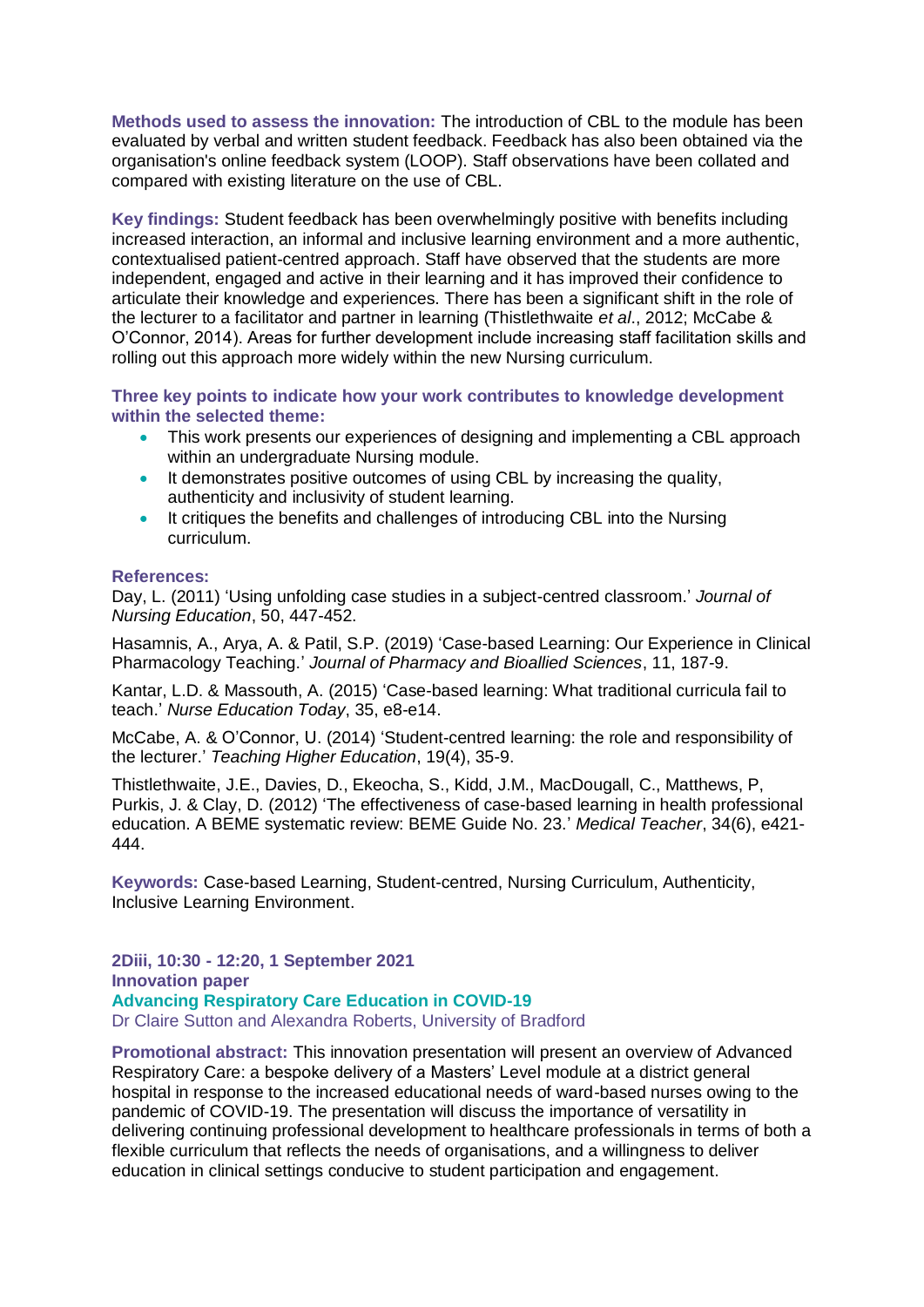**Background, context and evidence base for the innovation, including, where possible, its international relevance:** The brunt of caring for the critically unwell with COVID-19 has not only been borne by those healthcare professionals versed in critical illness and familiar with working in specialist critical care areas, but also by those who typically work in Level 1 ward areas tasked with managing patients' deterioration, yet with limited experience and knowledge of managing critical illness (Bennett, 2021; Leasa, 2021). COVID-19 has been a time of tremendous pressure for the UK National Health Service (NHS), however, it has also been a time of opportunity for workforce education and development (Camilleri *et al*., 2020) and notably the nursing workforce (Credland & Gerber, 2020). The UK experience of critical care nursing workforce education is also evident internationally (Marks *et al*., 2020).

**Aim/focus of the innovation:** Airedale General Hospital (AGH), local to the University of Bradford, UK, identified a need to re-configure their Level 1 respiratory care ward area to accommodate increased patient admissions, particularly those requiring non-invasive ventilation, by opening a new Acute Respiratory Care Unit (ARCU). The Matron and Senior Sister of AGH's respiratory ward recognised the importance of adequately preparing and supporting their staff to manage those patients admitted to the ARCU. The aim was for the University of Bradford to support AGH to meet these additional educational requirements.

**Implementation of the innovation:** In early 2020, a new postgraduate taught module, 'Advanced Respiratory Care' (ARC), was designed as part of the postgraduate critical care provision of the University of Bradford's School of Nursing and Healthcare Leadership. ARC was postulated based on the knowledge that many patients requiring admission to critical care have advanced respiratory care needs (The King's Fund, 2020) and was initially anticipated to run January to May 2021. However, owing to staff development needs in caring for patients with advanced respiratory illness secondary to COVID-19, ARC was commissioned and first run in August and September 2020 as a bespoke education opportunity for the staff of an incipient Acute Respiratory Care Unit (ARCU) at Airedale General Hospital, West Yorkshire.

**Methods used to assess the innovation:** Advanced Respiratory Care at Airedale General Hospital was well received by students and senior managers at the Trust. Students regularly provided verbal feedback and completed brief questionnaires after each taught day. Additionally, the Course Tutors were in frequent contact with the senior management team at AGH to discuss the impact of the course on patient care and outcomes, in addition to staff retention and satisfaction.

**Key findings:** Students valued increasing their knowledge in managing patients receiving non-invasive ventilation, as well as the chance to gain Masters' Level credits. Students also recommended the small study group and the convenience of teaching delivered at Airedale General Hospital. It is noted that one of the students on the course was the Senior Sister of the proposed ARCU. Her presence served to motivate and role model positive behaviours in relation to engagement with the course and assisted the Course Tutors to tailor the teaching and facilitate discussions around practice challenges specific to the nurses on the course. The benefit of ARC was also recognised by senior staff at AGH, who have since commissioned a similar project to develop the knowledge and skills of their coronary care nurses.

**Three key points to indicate how your work contributes to knowledge development within the selected theme:**

- This spotlights the importance of advancing respiratory care education for wardbased staff.
- It emphasises the need for higher education institutions (HEIs) to work more closely with clinical partners to develop and deliver accredited continuing professional development that meets the dynamic needs of clinical practice areas.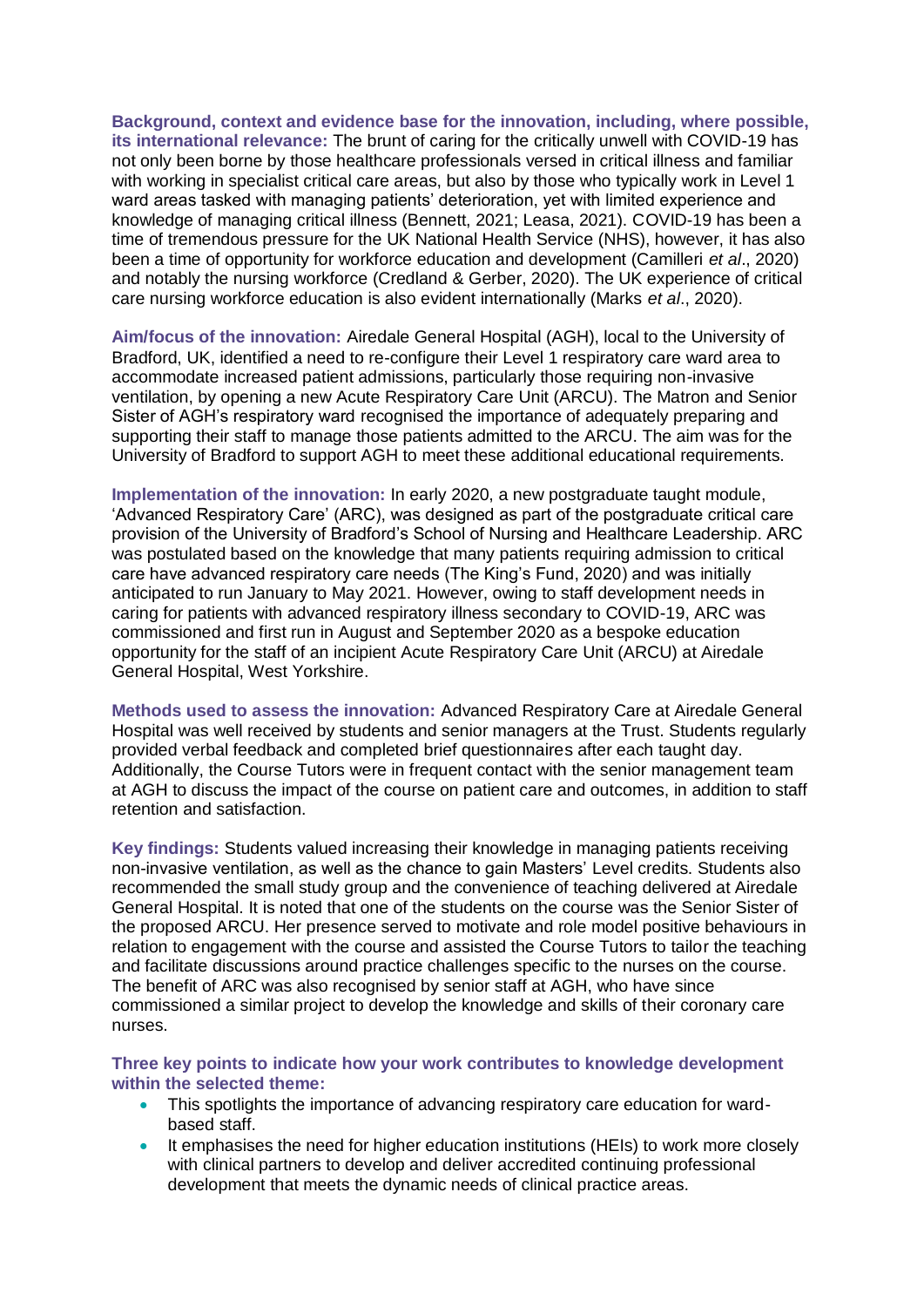It advocates for the design of versatile modules of study both in terms of learning outcomes and assessment strategies whereby students are supported to identify and plan for clinical practice improvement unique to their own practice.

#### **References:**

Bennett, J. (2021) 'Introducing respiratory support units in the NHS will transform respiratory care.' Blog: HSJ. Available at: [https://www.hsj.co.uk/introducing-respiratory-support-units-in](https://www.hsj.co.uk/introducing-respiratory-support-units-in-the-nhs-will-transform-respiratory-care/7029370.article)[the-nhs-will-transform-respiratory-care/7029370.article](https://www.hsj.co.uk/introducing-respiratory-support-units-in-the-nhs-will-transform-respiratory-care/7029370.article) [Accessed 05 March 2021].

Camilleri, M., Zhang, X., Norris, M, Monkhouse, A., Harvey, A., Wiseman, A., Sinha, P., Hemsley, A., Tang, S., Menon, A., Sinmayee, S., Jones, M., Buckley, J., Johnson, R., Medici, T & Corner, E. (2020) 'Covid-19 ICU remote-learning course (CIRLC): Rapid ICU remote training for frontline health professionals during the COVID-19 pandemic in the UK.' *Journal of the Intensive Care Society*. Available at:

<https://journals.sagepub.com/doi/pdf/10.1177/1751143720972630> [Accessed 10 March 2021].

Credland, N. & Gerber, K. (2020) 'The BACCN and COVID: What have we learned?' *Nursing in Critical Care,* 25(4), 201-202. Available from:

<https://onlinelibrary.wiley.com/doi/10.1111/nicc.12522> [Accessed 10 March 2021].

Leasa, D., Cameron, P., Honarmand, K., Mele, T. & Bosma, K.J. (2021) 'Knowledge translation tools to guide care of non-intubated patients with acute respiratory illness during the COVID-19 pandemic.' *Critical Care*, 25(1), 22. Available from: <https://ccforum.biomedcentral.com/track/pdf/10.1186/s13054-020-03415-2.pdf> [Accessed 05 March 2021].

Marks, S., Edwards, S. & Jerge, E.H. (2020) 'Rapid deployment of Critical care nurse education during the COVID-19 pandemic.' *Nurse Leader*, 19(2), 165-169. Available from: <https://www.ncbi.nlm.nih.gov/pmc/articles/PMC7381913/pdf/main.pdf> [Accessed 10 March 2021].

The King's Fund (2020) *Critical care services in the English NHS*. Available from: <https://www.kingsfund.org.uk/publications/critical-care-services-nhs#activity> [Accessed 05 March 2021].

**Keywords:** Advancing Respiratory Care Education, COVID-19

**2Div, 10:30 - 12:20, 1 September 2021 Research paper Caring for frail older people: A coaching and educational intervention for Community Nurses**

Dr Constantina Papadopoulou, University of the West of Scotland

**Promotional abstract:** Using a participatory action research approach, a coaching and online teaching programme was developed aimed at enhancing the skillset of community nurses to manage frailty in a primary care setting. Following a mapping exercise, the programme was co-created with people currently living with frailty alongside the nurse participants and coaching and teaching team. A model that encompasses the breadth and depth of the programme has been developed as a reference tool for other community teams to work with. Steps are now being taken to publicise and digitise the model for use by others.

**Background, including underpinning literature and, wherever possible, the international relevance of the research:** The number of people over 65 living with frailty in the community is steadily increasing both in the UK and worldwide. Current guidelines recommend for all Health and Social Care professionals to be aware of frailty, and possess the skills to identify and manage people at increased risk for frailty (BGS, 2014).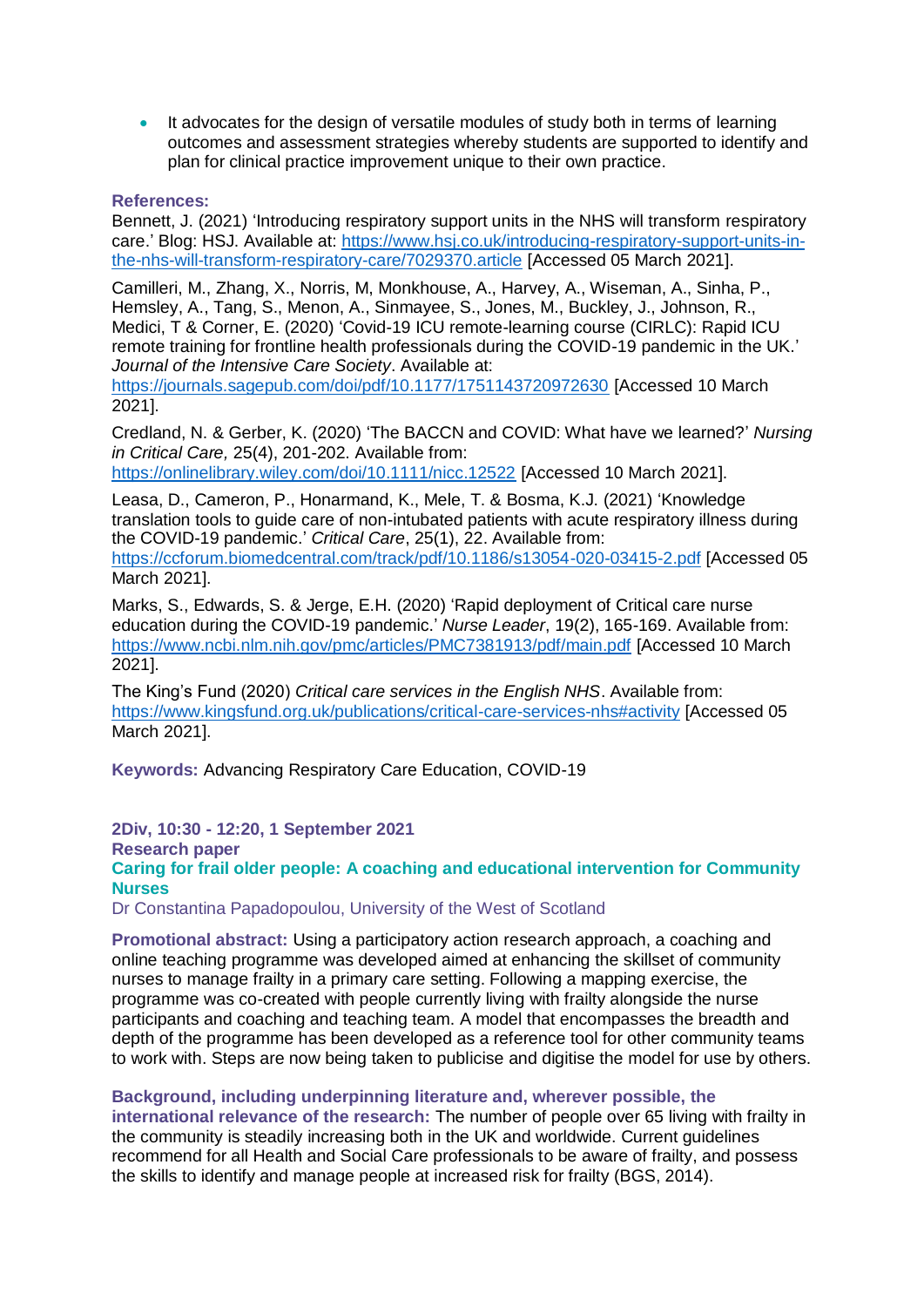**Aim(s) and/or research question(s)/research hypothesis(es):** The principle aim of the project was to enhance the skillset of community nurses to manage frailty in a primary care setting. To this end, we co-designed, developed and delivered a person-centred coaching programme for community nurses to strengthen their leadership role in managing frailty within interprofessional teams. The coaching programme was supported by an online educational resource delivered via a free-at-source blogging platform. This looked at effective and personalised care and support for people living with frailty in the community. The online resource was also co-created and responded to the needs of the community nurse participants.

**Research methodology/research design, any ethical issues, and methods of data collection and analysis:** We adopted a participatory action research (PAR) cyclical approach (i.e. planning, reflection, action, and evaluation) to enhance the knowledge, confidence and capability of participants (Chevalier & Buckles, 2013) The research was also conducted in 3 phases 1) Mapping; 2) Delivery and 3) Evaluation and Dissemination.

**Key findings and recommendations:** Phase 1: Mapping: Frailty was initially seen as vulnerability, loss and complex comorbidity. Participants indicated that their current practice was largely reactive, influenced by professional judgement and intuition, with little systematic frailty-specific screening and assessment (Papadopoulou *et al.*, 2021). Phase 2: Delivery: Using these views, a coaching and education programme aimed at addressing the participants' needs was co-created alongside people with frailty. During this process a model was created to illustrate the key requirements of frailty management education within integrated community teams. Phase 3: Evaluation and Dissemination: Following delivery and evaluation that were both affected by the COVID-19 pandemic, the model, currently called the 'House of Frailty' has been well received. Steps are underway to publicise and digitise the model for use by other interested parties.

**Three key points to indicate how your work contributes to knowledge development within the selected theme:**

- Frailty is a UK and worldwide problem that needs to be tackled more effectively by community teams in contact with those living with frailty every day.
- This programme offers a way to improve the skillset of community staff dealing with anyone living with frailty they encounter.
- The 'House of Frailty' model provides a simple and intuitive framework that is relevant to current practice that can be adapted to suit the needs of other community teams across the UK and more widely.
- Completing a project in a pandemic has highlighted a number of structural issues, such as staffing levels, redeployment and succession planning that need to be addressed so that change within community integrated teams can be more effectively supported.

#### **References:**

British Geriatrics Society (2014) Fit For Frailty Part 1: A report by the British Geriatrics Society in association with the Royal College of General Practitioners and Age UK. London, BGS. Available at: [https://www.bgs.org.uk/sites/default/files/content/resources/files/2018-05-](https://www.bgs.org.uk/sites/default/files/content/resources/files/2018-05-23/fff_full.pdf) [23/fff\\_full.pdf](https://www.bgs.org.uk/sites/default/files/content/resources/files/2018-05-23/fff_full.pdf) [Accessed 11/03/2021].

Cesari, M., Prince, M., Thiyagarajan, J.A., De Carvalho, I.A., Bernabei, R., Chan, P., Gutierrez-Robledo, L.M., Michel, J.P., Morley, J.E., Ong, P. & Manas, L.R. (2016) 'Frailty: an emerging public health priority.' *Journal of the American Medical Directors Association*, 17(3), 188-192.

Chevalier, J.M. & Buckles, D.J. (2013) *Participatory Action Research: Theory and Methods for Engaged Inquiry*. Routledge UK. ISBN 978-0415540315.